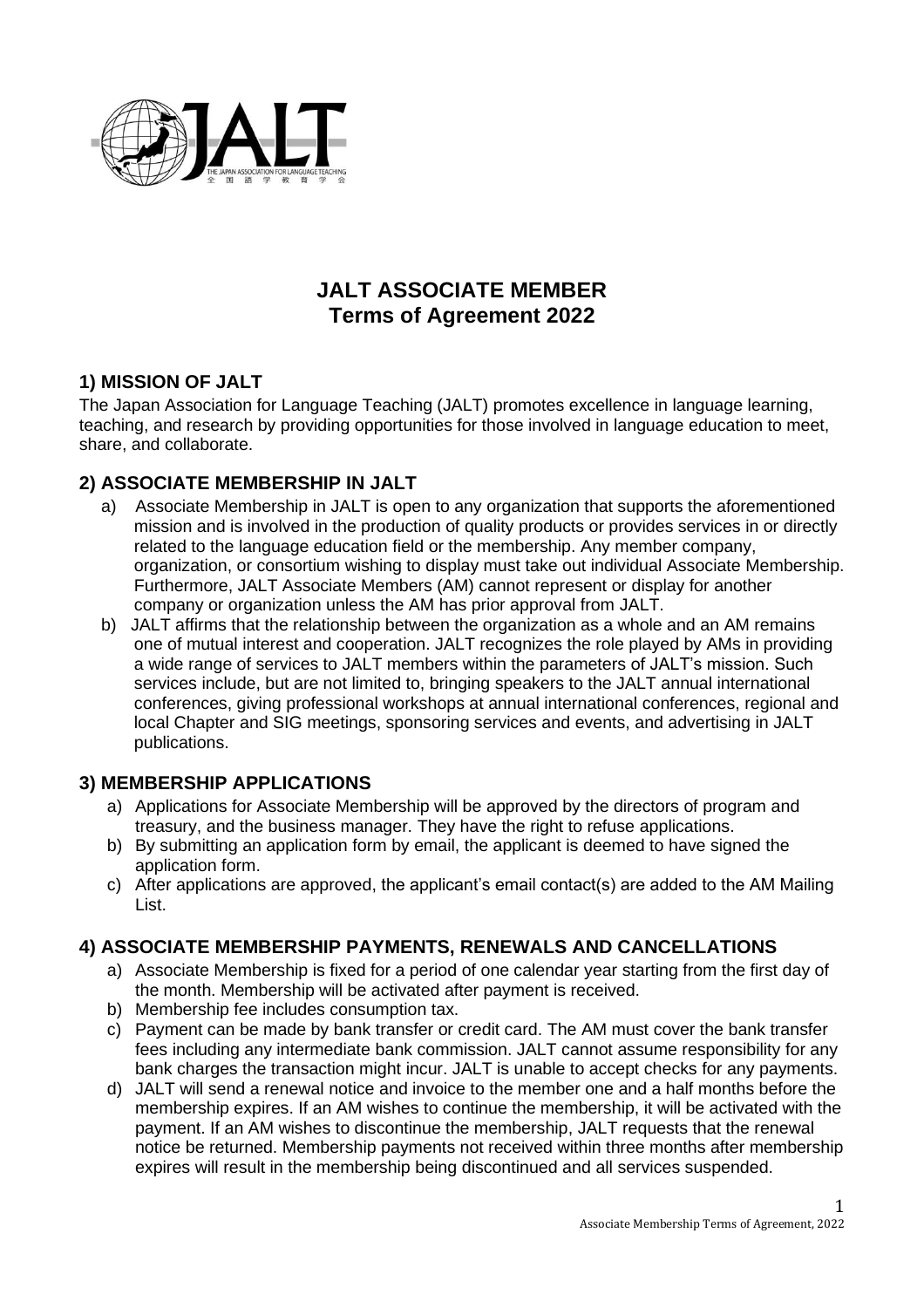## **5) ASSOCIATE MEMBERSHIP CATEGORIES AND DUES**

A two (2) year contract with a 20% discount in dues is available from 2021. This fee can be billed once per 2 years or once a year for 2 years.

#### **Supporting: ¥80,000 per year**

Supporting Associate Membership includes all JALT publications with an extra copy of *The Language Teacher*, and includes advertising rights in these publications at member rates (see item 6 for details and the chart below). Supporting Associate Members have the right to receive one (1) JALT membership mailing list (see item 7 for details). Members receive two (2) full complimentary passes for the annual international conference, two (2) displaying personnel, one (1) unvetted presentation slot (effective from JALT2022) and displaying rights at the EME.

#### **Displaying: ¥100,000 per year**

Includes all Supporting Associate Membership privileges. Displaying Associate Members have the right to receive the JALT membership mailing list two (2) times per year (see item 7 for details). Displaying Associate Members are provided three (3) annual international conference passes free of charge. Display personnel are free of charge, and there is no limit to the number of personnel. Display personnel, however, may not attend presentations. Members receive unlimited displaying personnel, two (2) unvetted presentation slots (effective from JALT2022) and displaying rights at the EME. Displaying Associate Members have the right to participate and present in regional and local meetings and conferences organized by JALT chapters and special interest groups (SIGs).

#### **Presenting: ¥120,000 per year**

Includes all Displaying Associate Membership privileges. Presenting Associate Members have the right to receive unlimited access to the JALT membership mailing list (see item 7 for details). Presenting Associate members are provided four (4) annual international conference passes free of charge. Display personnel are free of charge, and there is no limit to the number of personnel. Displaying personnel, however, may not attend presentations. Members receive unlimited displaying personnel, three (3) unvetted presentation slots (effective from JALT2022) and displaying rights at the EME.

#### **Lifestyle: ¥50,000 per year**

The Lifestyle category is for non-education related companies providing services to the JALT membership. This category includes all JALT publications and has advertising rights in these publications at member rates (see item 6 for details). Lifestyle Associate Members have the right to purchase one JALT membership mailing list (see item 7 for details).

#### **Associate Member Sampler: ¥130,000 per year**

This is a one-off membership that includes one unit of basic display space which includes one table and two chairs at the annual face-to-face international conference. The Associate Member Sampler is limited to two display personnel at the annual international conference, one (1) unvetted presentation, and one-time access to the JALT membership list for direct mailing. This is available only for organizations applying for the first time.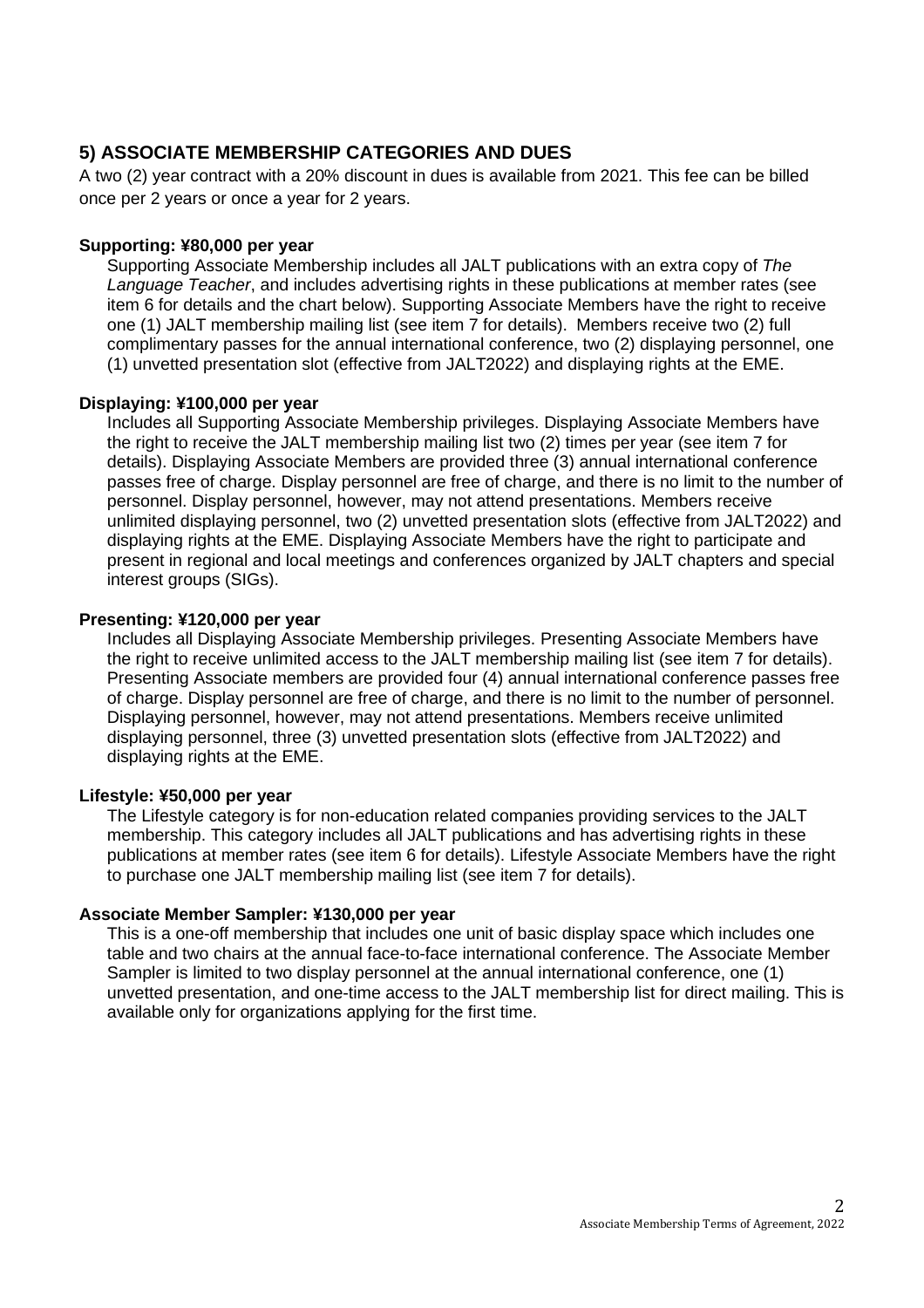| <b>Associate Member Type</b>                                                                         |                                           |                                           |                                           |                                           |                                           |  |  |  |  |
|------------------------------------------------------------------------------------------------------|-------------------------------------------|-------------------------------------------|-------------------------------------------|-------------------------------------------|-------------------------------------------|--|--|--|--|
| Annual<br>Membership fee                                                                             | Presenting<br>¥120,000                    | Displaying<br>¥100,000                    | Supporting<br>¥80,000                     | Sampler<br>(First time)<br>¥130,000       | Lifestyle<br>¥50,000                      |  |  |  |  |
| <b>Print / Digital Access</b>                                                                        |                                           |                                           |                                           |                                           |                                           |  |  |  |  |
| TLT and JALT<br><b>Journal</b>                                                                       | Print and<br>digital<br>archive<br>access | Print and<br>digital<br>archive<br>access | Print and<br>digital<br>archive<br>access | Print and<br>digital<br>archive<br>access | Print and<br>digital<br>archive<br>access |  |  |  |  |
| <b>JALT Membership</b><br>List                                                                       | One full<br>year<br>unlimited<br>access   | Two<br>times/year                         | One time/<br>year                         | One time                                  | For a fee,<br>once a year                 |  |  |  |  |
| <b>Annual / Regional Conferences</b>                                                                 |                                           |                                           |                                           |                                           |                                           |  |  |  |  |
| <b>Registration Rate</b>                                                                             | Pre-<br>registration<br>rate              | Pre-<br>registration<br>rate              | Pre-<br>registration<br>rate              | Pre-<br>registration<br>rate              | Pre-<br>registration<br>rate              |  |  |  |  |
| Number of Free<br><b>Full Conference</b><br>Registrations                                            | $\overline{4}$                            | 3                                         | $\overline{2}$                            | $\overline{2}$                            | none                                      |  |  |  |  |
| <b>Unvetted</b><br>Presentation<br>Slot(s) (25-60<br>minutes)<br>(Effective from<br><b>JALT2022)</b> | 3                                         | $\overline{2}$                            | 1                                         | 1                                         | none                                      |  |  |  |  |
| Display at EME<br>*Additional cost<br>required                                                       | OK                                        | OK                                        | OK                                        | OK                                        | none                                      |  |  |  |  |
| <b>Display Personnel</b><br>for EME                                                                  | Unlimited                                 | Unlimited                                 | $\overline{2}$                            | $\overline{2}$                            | none                                      |  |  |  |  |
| Regional<br>Conferences and<br>Chapter/SIG<br>Events<br>*Additional cost<br>may be required          | Priority<br>Access                        | Priority<br>Access                        | Priority<br>Access                        | No Priority                               | No Priority                               |  |  |  |  |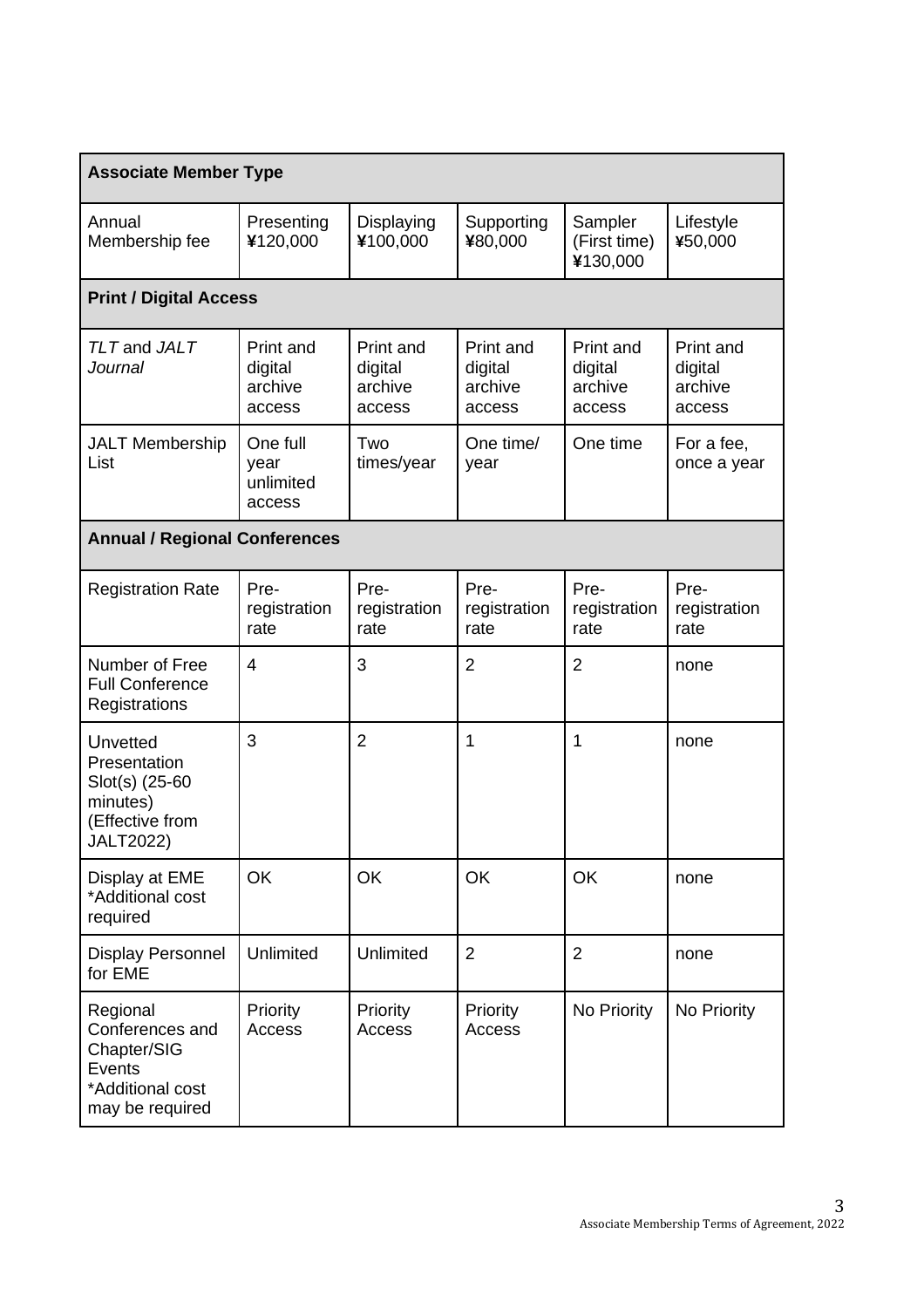| Annual<br>Membership<br>Category                                              | Presenting                                                                                                                                                                                                                                        | Displaying              | Supporting             | Sampler                | Lifestyle               |  |  |  |  |
|-------------------------------------------------------------------------------|---------------------------------------------------------------------------------------------------------------------------------------------------------------------------------------------------------------------------------------------------|-------------------------|------------------------|------------------------|-------------------------|--|--|--|--|
| <b>EME Display Fees</b>                                                       |                                                                                                                                                                                                                                                   |                         |                        |                        |                         |  |  |  |  |
| Face-to-face<br>Conference (only)                                             | Fees will depend on space requested, priority for<br>spaces will be determined by contributions to JALT<br>from the previous fiscal year sponsorship ranking.                                                                                     | None                    |                        |                        |                         |  |  |  |  |
| <b>Online Conference</b><br>(only)                                            | Associate members will be placed at the top of the<br>EME web page in relation to their sponsorship<br>ranking. A one-time fee will be charged of JPY50,000.<br>Extra advertisement product pages will be subject to a<br>JPY25,000/product page. | None                    |                        |                        |                         |  |  |  |  |
| <b>Online Product</b><br>Pages Included in<br><b>Basic Conference</b><br>Fee  | 3 product<br>pages free                                                                                                                                                                                                                           | 2 product<br>pages free | 1 product<br>page free | 1 product<br>page free | No free<br>product page |  |  |  |  |
| <b>JALT Local / SIG</b><br>Conference<br><b>Participation Fee</b><br>Voucher  | JPY20,000                                                                                                                                                                                                                                         | JPY15,000               | JPY10,000              | none                   | none                    |  |  |  |  |
| <b>Advertising Fee Structure</b>                                              |                                                                                                                                                                                                                                                   |                         |                        |                        |                         |  |  |  |  |
| Advertise in JALT<br>Publications and<br>Social Media<br><b>Discount Rate</b> | 25%<br>discount                                                                                                                                                                                                                                   | <b>20%</b><br>discount  | 15%<br>discount        | 10%<br>discount        | 10%<br>discount         |  |  |  |  |